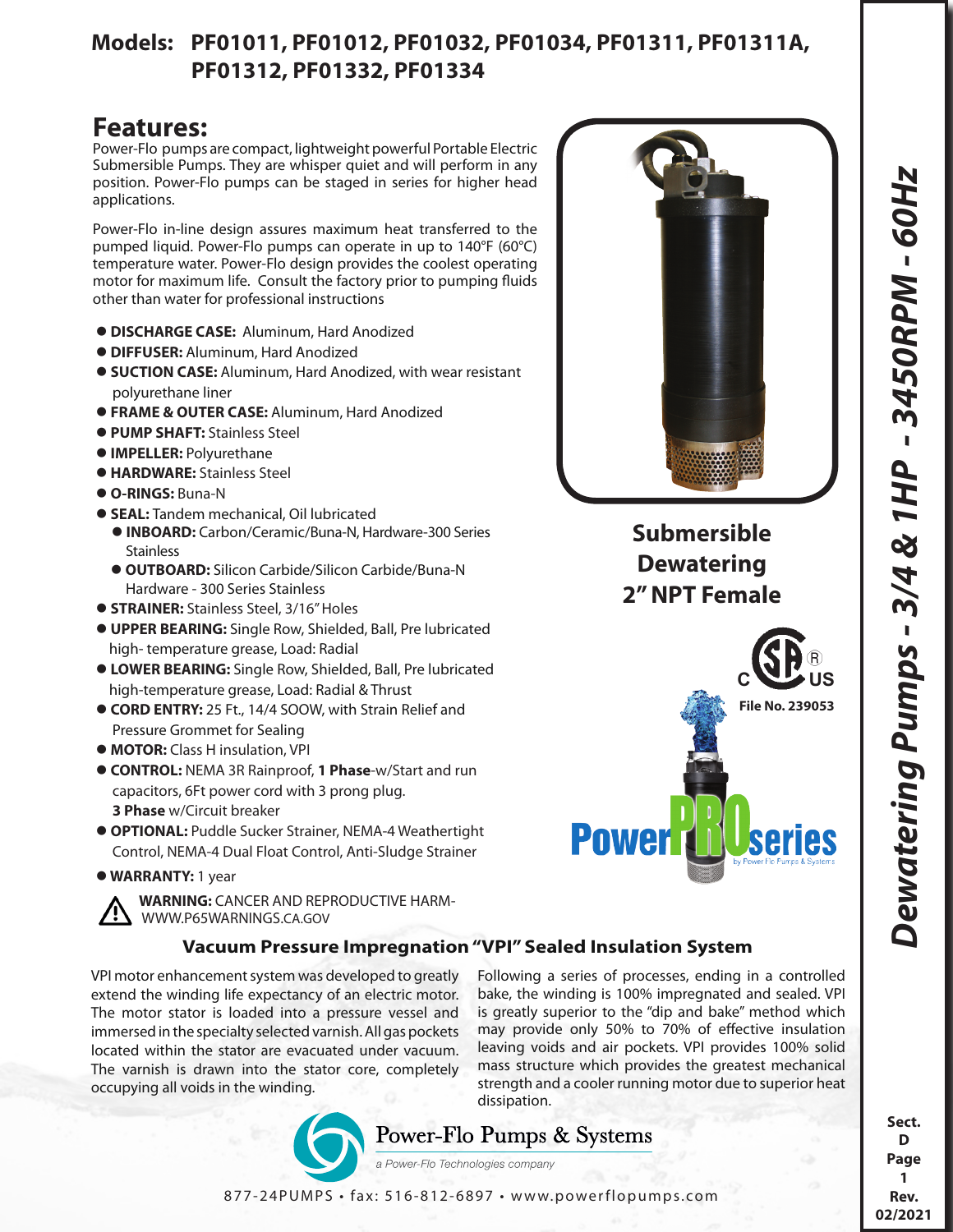### **Models: PF01011, PF01012, PF01032, PF01034, PF01311, PF01311A, PF01312, PF01332, PF01334**



Notes: Add "LC" to model number for Less Control Box. Suffix "A" denotes High Head Model

#### **IMPORTANT APPLICATION INFORMATION !**

1) FOR THOSE APPLICATIONS SPECIFIED AS CLASS I DIVISION II HAZARDOUS LOCATIONS THIS PUMP AND CONTROL SUPPLIED ARE NOT APPROPRIATE FOR HAZARDOUS LOCATIONS.

2) INSTALLATIONS SUCH AS DECORATIVE WATER FEATURES MUST BE INSTALLED IN ACCORDANCE WITH THE NATIONAL ELECTRIC CODE ANSI/ NFPA 70. THIS PUMP IS NOT INTENDED FOR USE IN RECREATIONAL WATER PARKS, SWIMMING POOLS, OR INSTALLATIONS IN WHICH HUMANS ARE IN CONTACT WITH THE PUMPED FLUID.

| <b>MODEL</b> | POWER CORD    | <b>CONTROL BOX</b> | PUMP ONLY     | <b>SHIPPING</b> |
|--------------|---------------|--------------------|---------------|-----------------|
|              | <b>WEIGHT</b> | <b>WEIGHT</b>      | <b>WFIGHT</b> | <b>WEIGHT</b>   |
| $3/4$ hp     | $4.4$ lbs     | $8.8$ lbs          | $24.3$ lbs    | 46 lbs          |
| hp           | $4.4$ lbs     | $8.8$ lbs          | $26.5$ lbs    | 46 lbs          |

### Power-Flo Pumps & Systems

a Power-Flo Technologies company

**Sect. D Page 2 Rev. 02/2021**

#### 877-24PUMPS • fax: 516-812-6897 • www.powerflopumps.com